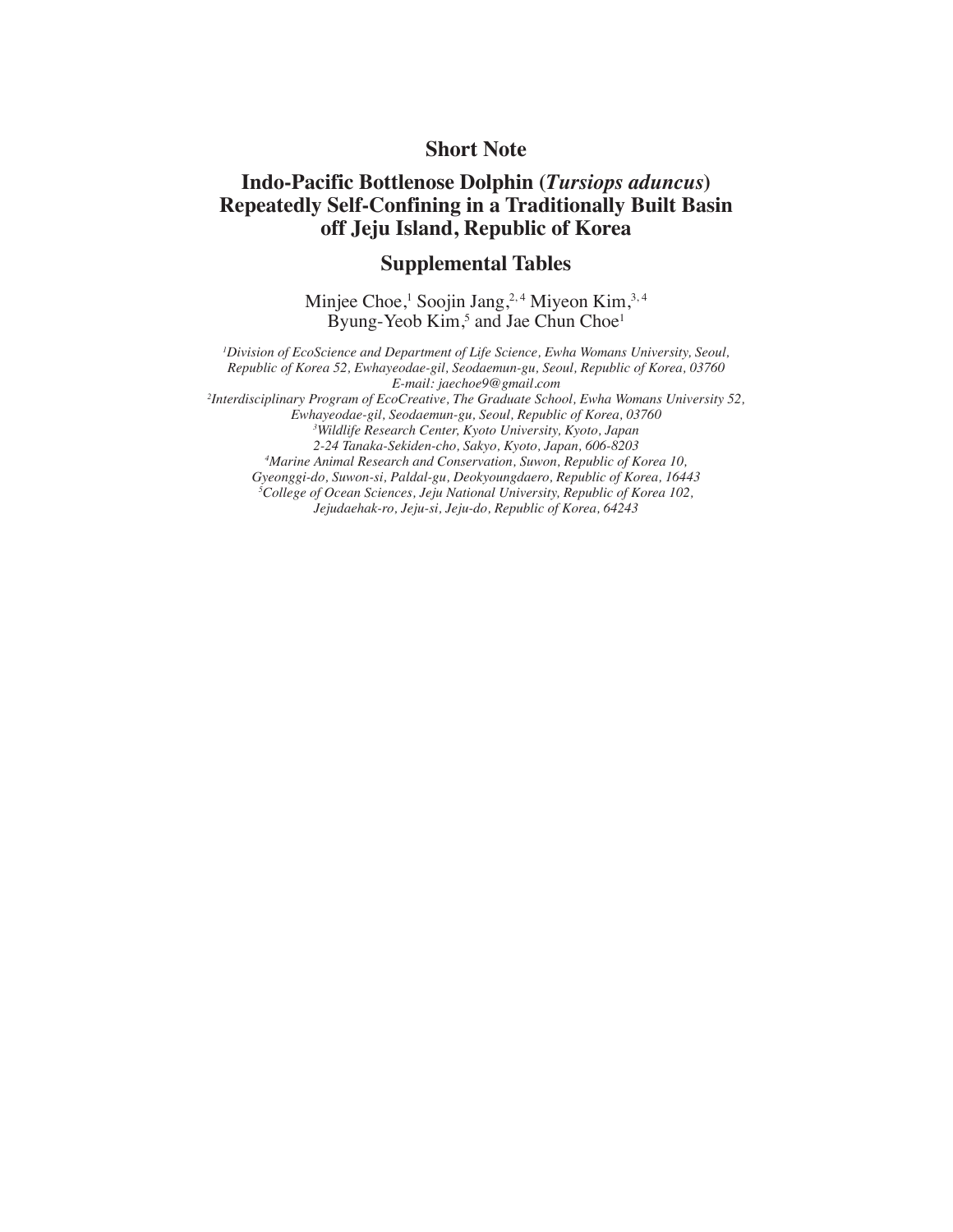## *Choe et al.*

| Table S1. Maximum, minimum, and average breathing time (duration) of the Indo-Pacific bottlenose dolphin (Tursiops aduncus) during 3 days in |  |  |  |  |  |  |
|----------------------------------------------------------------------------------------------------------------------------------------------|--|--|--|--|--|--|
| November 2016 (in seconds [s], rounded to the nearest hundredths)                                                                            |  |  |  |  |  |  |

| Date             | Maximum breathing time<br>(s) | Minimum breathing time<br>(s) | Average breathing time<br>(s) |
|------------------|-------------------------------|-------------------------------|-------------------------------|
| 13 November 2016 | 97.94                         | 9.27                          | 33.19                         |
| 14 November 2016 | 161.78                        | 6.28                          | 50.16                         |
| 17 November 2016 | 139.54                        | 10.00                         | 45.31                         |

**Table S2.** The maximum and minimum tide/sea levels of the dates when the Indo-Pacific bottlenose dolphin stayed inside Wondam from 2015 to 2019. The maximum tide level refers to the sea-level difference from the ebb tide, and the minimum tide level refers to the difference in sea level since the high tide.

| Date              | Maximum tide level<br>(cm) | Minimum tide level<br>(cm) | Maximum sea level<br>(cm) | Minimum sea level<br>(cm) |
|-------------------|----------------------------|----------------------------|---------------------------|---------------------------|
| 19 August 2015    | 116                        | 136                        | $200\,$                   | 84                        |
| 20 August 2015    | 126                        | 123                        | 210                       | 87                        |
| 21 August 2015    | 99                         | 107                        | 199                       | 92                        |
| 7 September 2016  | 102                        | 116                        | 228                       | 112                       |
| 8 September 2016  | 94                         | 95                         | 215                       | 150                       |
| 9 September 2016  | 84                         | 75                         | 210                       | 126                       |
| 10 September 2016 | 88                         | 63                         | 215                       | 127                       |
| 4 November 2016   | 168                        | 135                        | 242                       | 74                        |
| 5 November 2016   | 148                        | 114                        | 232                       | $\bf 84$                  |
| 6 November 2016   | 128                        | 93                         | 223                       | 95                        |
| 7 November 2016   | 110                        | 86                         | 216                       | 106                       |
| 8 November 2016   | 103                        | 61                         | 215                       | 112                       |
| 9 November 2016   | 109                        | 93                         | 219                       | 110                       |
| 10 November 2016  | 125                        | 113                        | 225                       | 100                       |
| 11 November 2016  | 145                        | 138                        | 233                       | 87                        |
| 12 November 2016  | 175                        | 169                        | 242                       | 64                        |
| 13 November 2016  | 221                        | 101                        | 262                       | 41                        |
| 14 November 2016  | 260                        | 227                        | 281                       | 21                        |
| 15 November 2016  | 285                        | 243                        | 292                       | $\tau$                    |
| 16 November 2016  | 291                        | 243                        | 294                       | 3                         |
| 17 November 2016  | 277                        | 227                        | 287                       | 10                        |
| 18 November 2016  | 244                        | 197                        | 270                       | 26                        |
| 17 September 2017 | 187                        | 142                        | 263                       | 76                        |
| 18 September 2017 | $204\,$                    | 168                        | 269                       | 65                        |
| 19 September 2017 | 213                        | 187                        | $272\,$                   | 59                        |
| 20 September 2017 | $210\,$                    | 196                        | 270                       | $60\,$                    |
| 23 October 2017   | 178                        | 152                        | $251\,$                   | $73\,$                    |
| 24 October 2017   | 159                        | 133                        | $241\,$                   | $82\,$                    |